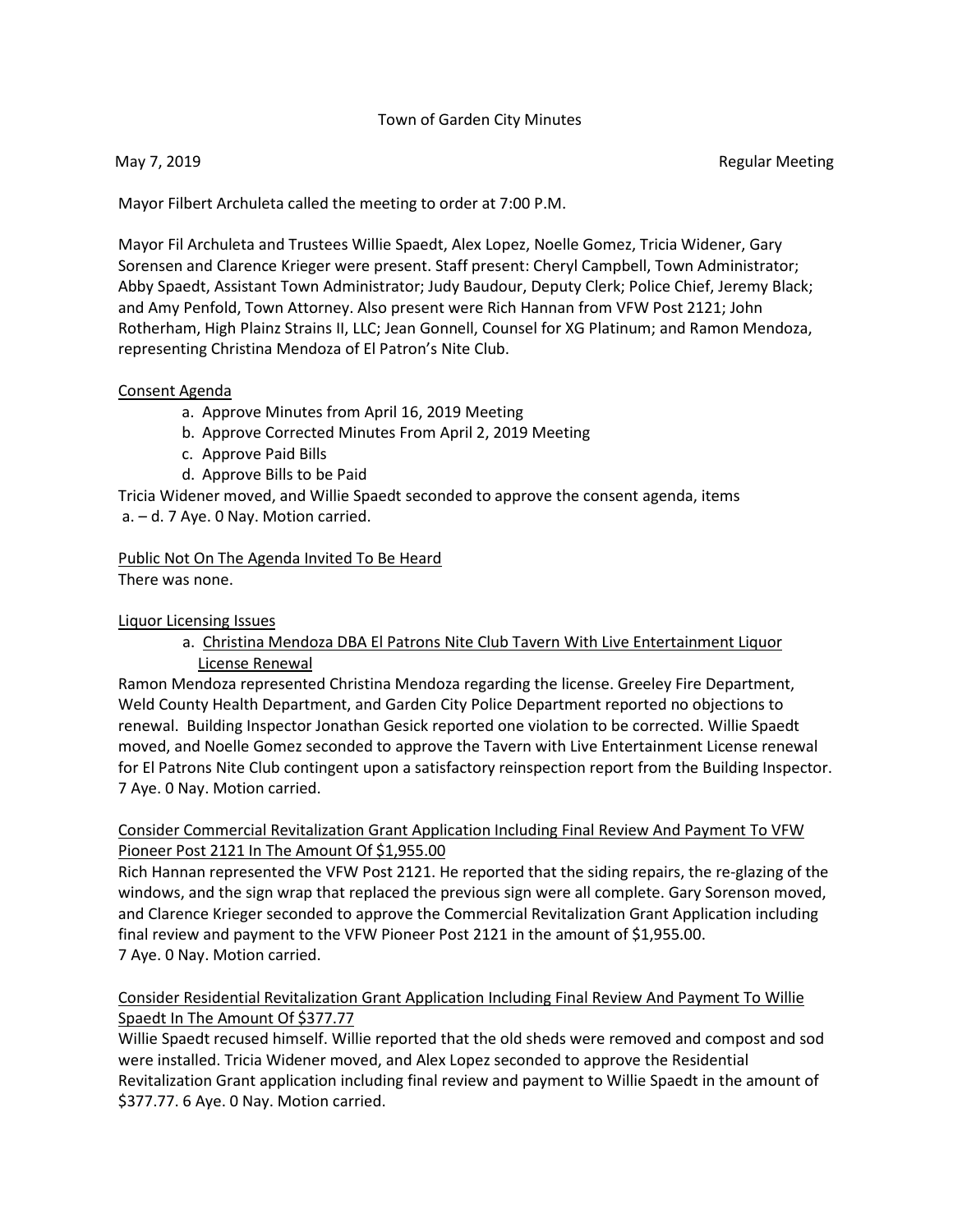## Public Hearing Regarding USR 2019-02

Mayor Fil Archuleta adjourned the regular meeting and called the Public Hearing regarding USR 2019-02 to order at 7:10 PM. Attorney Amy Penfold advised the Board regarding the legal requirements of the Use By Special Review. Town Administrator Cheryl Campbell presented the staff report regarding the application. John Rotherham of High Plainz Strains II, LLC. presented the plans he has for the purchase of XG Platinum which includes a CBD shop and utilizing the cultivation license. There was no public comment. Mayor Fil Archuleta adjourned the Public Hearing and resumed the regular meeting at 7:15 PM.

# USR 2019-02

Noelle Gomez moved, and Tricia Widener seconded to direct the Town Attorney to prepare an Order and Resolution granting approval of application for Use by Special Review by High Plainz Strains II, LLC. With the following conditions:

1. The Use by Special Review may be reviewed by the Board of Trustees annually.

2. The Use by Special Review is personal to High Plainz Strains II, LLC and the sole members of the LLC being John Rotherham and Alicia Rotherham. The Use by Special review shall not be transferred to any other individual, entity, or member of High Plainz Strains II, LLC without the approval of the Board of Trustees of the Town of Garden City.

3. The property shall be kept in compliance with the Town of Garden City Municipal Code.

4. No marijuana equipment, tools, supplies, or waste material shall be stored outdoors." 7 Aye. 0 Nay. Motion carried.

# Marijuana Licensing Issues

a. XG Platinum Change Of Ownership Retail Marijuana License RMJ042019 Jean Gonnell, Counsel for XG Platinum represented Erica Pilch regarding the request to transfer ownership of the Retail Marijuana License RMJ042019 from XG Platinum to High Plainz Strains II, LLC. She entertained questions. There were none. Willie Spaedt moved, and Gary Sorenson seconded to transfer ownership of Retail Marijuana License RMJ042019 from XG Platinum to High Plainz Strains II, LLC. 7 Aye. 0 Nay. Motion carried.

# b. XG Platinum Change Of Ownership Retail Marijuana Cultivation Facility License RMJ042019MCF

Jean Gonnell, Counsel for XG Platinum represented Erica Pilch regarding the request to transfer ownership of the Retail Marijuana Cultivation Facility License RMJ042019MCF from XG Platinum to High Plainz Strains II, LLC. She entertained questions. There were none. Ms. Gonnell reported that upon approval of the transfers by the State, XG Platinum will surrender the Marijuana Infused Products Licenses MMJ042019MIP and RMJ042019MIP. Tricia Widener moved, and Willie Spaedt seconded to transfer ownership of Retail Marijuana Cultivation Facility License RMJ042019MCF from XG Platinum to High Plainz Strains II, LLC. 7 Aye. 0 Nay. Motion carried.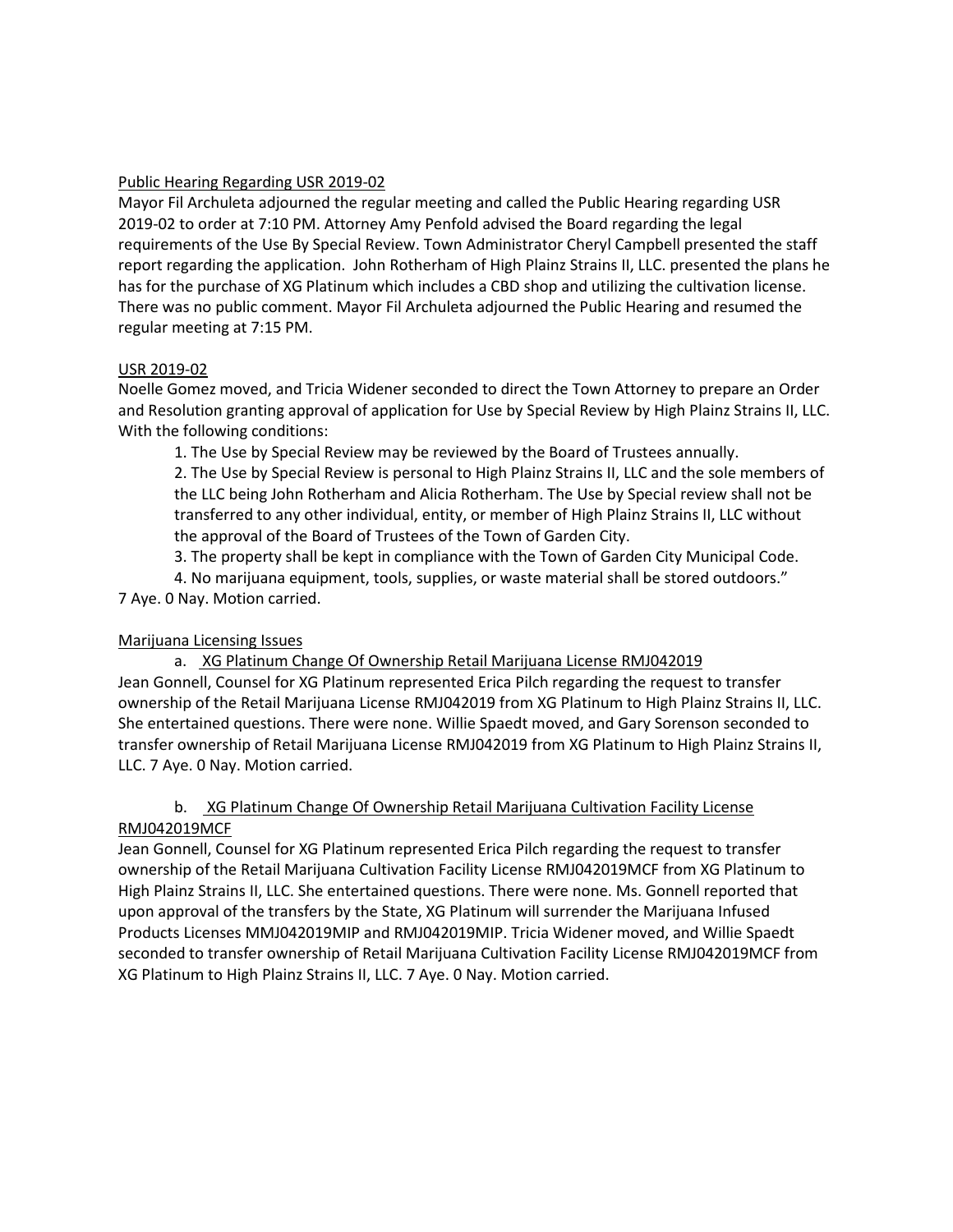# Consider CIRSA Optional Coverage Program For Detainee Medical Coverage For The Cost Of \$750.00

Trustee Noelle Gomez asked why we need this medical coverage. Town Administrator, Cheryl Campbell explained the need for this coverage, and that the \$750.00 cost covers May to December. The premium for 2020 will be higher. Chief Black commented regarding the cost of law suits filed against towns with no detainee coverage. Tricia Widener moved, and Gary Sorenson seconded to approve the CIRSA Optional Coverage Program for Detainee Medical Coverage at the cost of \$750.00. 7 Aye. 0 Nay. Motion carried.

Approve Police Department Building Proposal From TurnKey Builders In The Amount Of \$116,312.50 Gary Sorenson moved, and Tricia Widener seconded to approve Phase Two of the Police Department Building Proposal from TurnKey Builders in the amount of \$116,312.50. 7 Aye. 0 Nay. Motion carried.

## Approve National Night Out With Or Without Alcohol

Alex Lopez moved, and Gary Sorenson seconded to approve National Night Out with alcohol. 6 Aye. 1 Nay. Motion carried.

Approve Logo Sign Quote From Art Sign Works In The Amount Of \$703.00 Willie Spaedt moved, and Alex Lopez seconded to approve the logo sign quote for a larger sign in the amount of \$703.00. 7 Aye. 0 Nay. Motion carried.

Consider 2019 Mosquito Control Services Agreement From Vector Disease Control Clarence Krieger moved, and Willie Spaedt seconded to approve the 2019 Mosquito Control Services Agreement from Vector Disease Control. 7 Aye. 0 Nay. Motion carried.

## Consider Use Of Board Room For Small Business Development Center

Tricia Widener moved, and Willie Spaedt seconded to allow the Small Business Development Center to use the Board Room to meet with business owners one day per month and four times during the year for classes to help small business owners. 7 Aye. 0 Nay. Motion carried.

## Attorney's Report

Attorney Amy Penfold reported that she will provide an update on legislative changes in approximately a month.

## Police Chief's Reports

Chief Black reported the three Reserve Officers are working in the field. Two have received their uniforms and the other uniform is on the way. He stated that the Reserve Officers are doing well.

## Other Board Issues

It was reported to Chief Black that the residents at 2713  $7<sup>th</sup>$  Avenue have an illegal open fire usually on the weekends. The Chief advised that dispatch must be called when the incident is occurring. Also, reported to the Chief were several instances of suspicious trucks exchanging tanks of unknown contents at 616 27<sup>th</sup> Street Road. The Chief recommended snapping a photo and calling dispatch when the incident is occurring.

Mayor Fil Archuleta and Alex Lopez commented that they would like to discontinue the Town's participation in the NFRMPO (North Front Range Metropolitan Planning Organization).